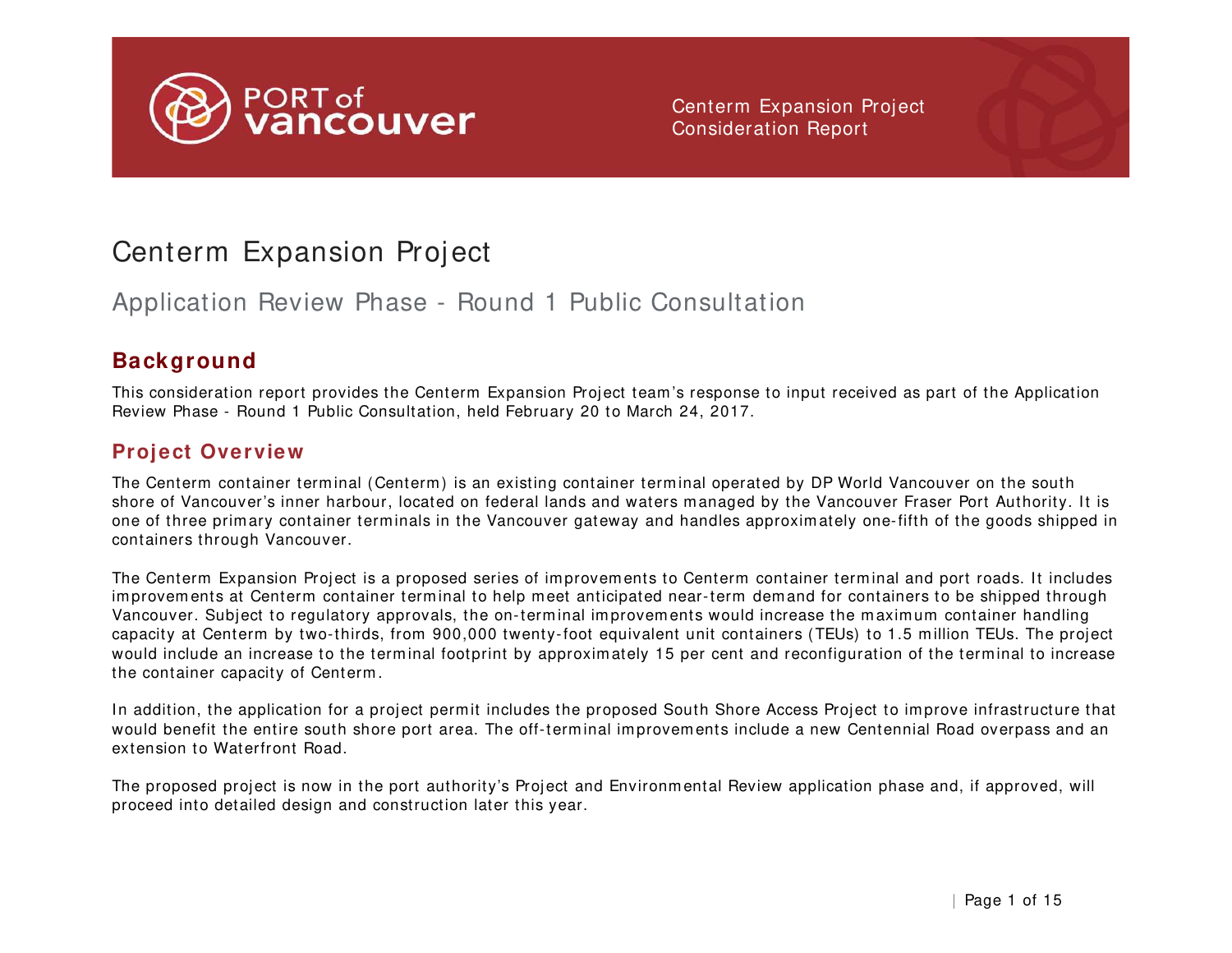Centerm Expansion Project Application Review Phase Round 1 Consideration Report

#### **Consideration of I nput from Application Review Phase Round 1 Public Consultation**

Application Review Phase – Round 1 Public Consultation was held from February 20 to March 24, 2017. The purpose of this round of consultation was to provide information to the public and stakeholders regarding the proposed design of on-term inal and off-terminal works, results of technical and environmental studies, anticipated construction activities, and a proposed community investment program. The team sought feedback to assist in refining proposed project mitigations, plans to minimize potential construction-related impacts, and options for proposed comm unity investments.

There were a total of 188 participant interactions during Round 1 consultation:

- 90 people attended three open houses
- 19 people attended two small group meetings
- 38 completed feedback forms (9 hardcopy, 29 online)
- 41 written submissions through email or mail, including four petitions with approximately 12,600 signatures

More inform ation regarding the Round 1 consultation period can be found in the Application Review Phase – Round 1 Public Consultation Summary Report [online](http://www.portvancouver.com/centermexpansion) on our web page. The project permit application and supporting technical studies continue to be reviewed as a part of the Project and Environmental Review process and are available [online](http://www.portvancouver.com/development-and-permits/status-www.portvancouver.com/development-and-permits/status-of-applications/centerm-expansion-project/.%20%20of-applications/centerm-expansion-project/) on the Project and Environm ental Review web page.

| Summary of Issue or Interest   Source of Input | <b>Centerm Expansion Project Team Response</b> |
|------------------------------------------------|------------------------------------------------|

The following summarizes the most frequently mentioned themes during Round 1 consultation and the project team's response:

|                                                                                                                                                                                                                                                                                                                      | 000100001110001                                                                                              | OCHICIM EXPRIISION I IUJUUL IURIN NUSPONSU                                                                                                                                                                                                                                                                                                                                                                                                                                                                                                                                                                                                                                                                                                                                                                                                                                     |
|----------------------------------------------------------------------------------------------------------------------------------------------------------------------------------------------------------------------------------------------------------------------------------------------------------------------|--------------------------------------------------------------------------------------------------------------|--------------------------------------------------------------------------------------------------------------------------------------------------------------------------------------------------------------------------------------------------------------------------------------------------------------------------------------------------------------------------------------------------------------------------------------------------------------------------------------------------------------------------------------------------------------------------------------------------------------------------------------------------------------------------------------------------------------------------------------------------------------------------------------------------------------------------------------------------------------------------------|
| 1. Air quality<br>Concerns regarding air<br>quality impacts from the<br>project<br>Concerns regarding air<br>$\bullet$<br>quality impacts from<br>increased truck and rail<br>traffic<br>Requests for more<br>$\bullet$<br>information about<br>innovative mitigation<br>measures to address air<br>quality concerns | Written<br>$\bullet$<br>submissions<br>Feedback<br>$\bullet$<br>forms<br>Small group<br>$\bullet$<br>meeting | An air quality study was submitted as part of the project permit<br>$\bullet$<br>application and is available online on the Project and<br>Environmental Review web page.<br>The preliminary findings from air assessment modelling show<br>that regional air quality objectives would continue to be met with<br>the project, with the exception of rare and short-lived<br>exceedances of nitrogen dioxide. These are predicted only to<br>occur in a small area over water or industrial areas, not in<br>residential or other sensitive locations for human health.<br>Mitigation measures are being incorporated to address air quality<br>concerns, including:<br>Five rail-mounted electric gantry cranes in the intermodal<br>yard;<br>Changing the configuration of the rail yard to increase<br>efficiency of container handling and minimize diesel<br>consumption; |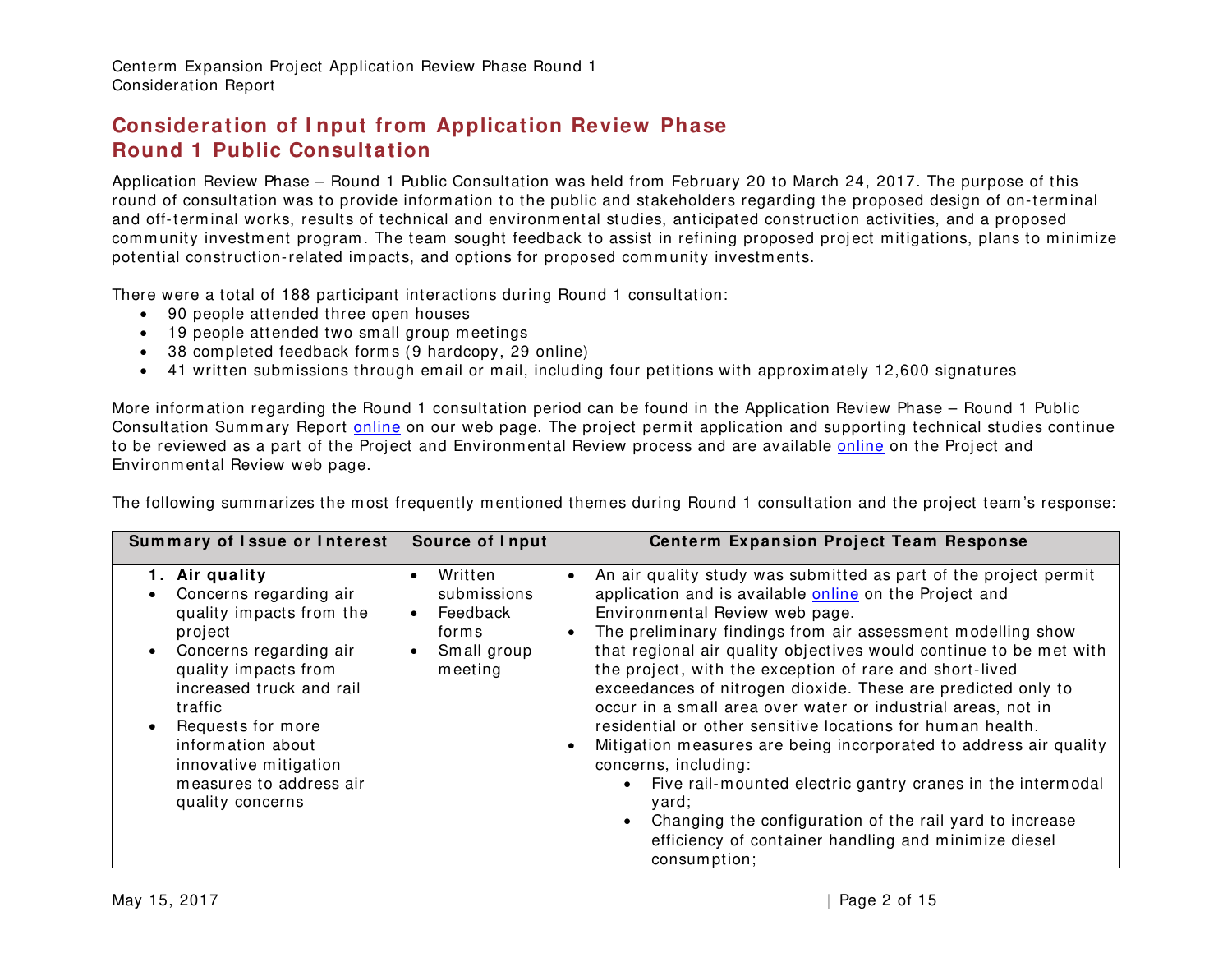| Summary of Issue or Interest                                                                                                                                                                                                               | Source of Input                                                                                 | <b>Centerm Expansion Project Team Response</b>                                                                                                                                                                                                                                                                                                                                                                                                                                                                                                                                                                                                                                                                                                                                                                                                                                                                                                                                                                                                                                                                                                                                                                                                                                                                                                                                                                                                                                                                                                                                                                          |
|--------------------------------------------------------------------------------------------------------------------------------------------------------------------------------------------------------------------------------------------|-------------------------------------------------------------------------------------------------|-------------------------------------------------------------------------------------------------------------------------------------------------------------------------------------------------------------------------------------------------------------------------------------------------------------------------------------------------------------------------------------------------------------------------------------------------------------------------------------------------------------------------------------------------------------------------------------------------------------------------------------------------------------------------------------------------------------------------------------------------------------------------------------------------------------------------------------------------------------------------------------------------------------------------------------------------------------------------------------------------------------------------------------------------------------------------------------------------------------------------------------------------------------------------------------------------------------------------------------------------------------------------------------------------------------------------------------------------------------------------------------------------------------------------------------------------------------------------------------------------------------------------------------------------------------------------------------------------------------------------|
|                                                                                                                                                                                                                                            |                                                                                                 | Reducing the number of train movements by increasing<br>the length of tracks in the intermodal yard from<br>approximately 2,000 to 3,000 feet.<br>Should the project be approved to proceed, operations and<br>administration at Centerm terminal would be centrally located in<br>one LEED Gold certified building, allowing for greater efficiency in<br>electrical, heating, and cooling systems.<br>The air quality study did not take into account the potential<br>reduction in emissions once shore power is operational at<br>Centerm and therefore the study was based on conservative<br>estimates.<br>Separate from the proposed project:<br>The port authority is currently installing shore power at<br>Centerm to allow one vessel to connect to the power grid<br>while at berth. Funding options are currently being<br>explored to install shore power at a second berth. Shore<br>power is a clean technology that enables compatible ships<br>to shut down their engines while at berth, reducing air<br>emissions and engine noise.<br>The port authority's Truck Licencing System includes<br>environmental requirements for container drayage trucks<br>to reduce air emissions. Environmental requirements<br>target engine age restrictions and idle reduction.<br>Other port-led initiatives that reduce air emissions<br>$\bullet$<br>associated with key port activities include the Northwest<br>Ports Clean Air Strategy, EcoAction program and Non-<br>Road Diesel Emissions Program. Further information<br>about these programs is available online on the port<br>authority's website. |
| 2. Community investments<br>Suggestions for<br>$\bullet$<br>improvements and funding<br>in CRAB Park at Portside,<br>including:<br>o Additional/expanded<br>green space<br>Renovations to the<br>$\circ$<br>existing caretaker<br>building | Written<br>$\bullet$<br>submissions<br>Feedback<br>$\bullet$<br>forms<br>Small group<br>meeting | We are committed to being a good neighbour and providing<br>$\bullet$<br>opportunities for local communities to benefit directly from port<br>growth. The provision of community investments as part of the<br>proposed project are not a requirement of the port authority's<br>Project and Environmental Review process.<br>Expansion of CRAB Park at Portside, or infrastructure that would<br>$\bullet$<br>require additional lands, is outside of the scope of the proposed<br>community investment program.                                                                                                                                                                                                                                                                                                                                                                                                                                                                                                                                                                                                                                                                                                                                                                                                                                                                                                                                                                                                                                                                                                       |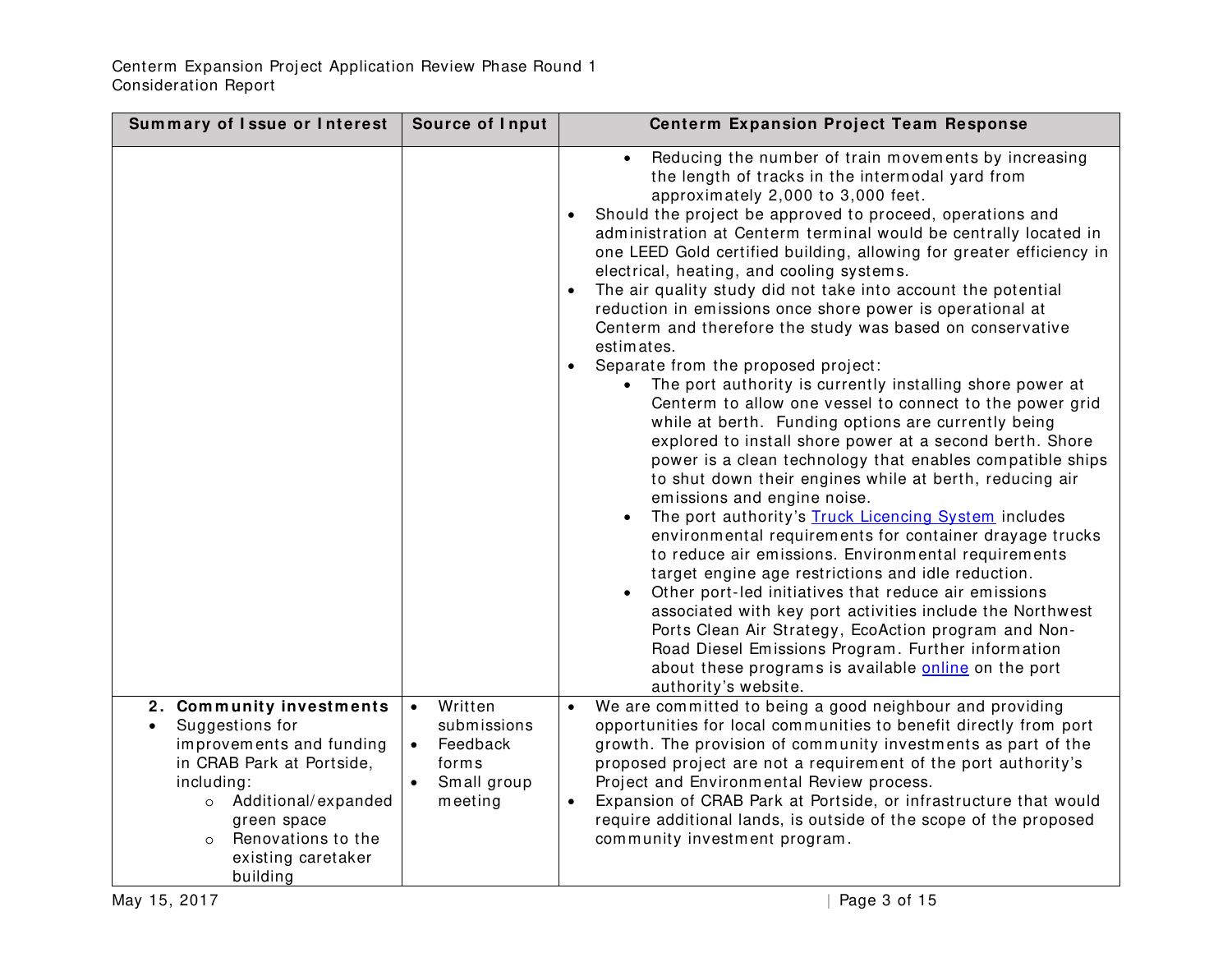| Summary of Issue or Interest                                                                                                                                                                                                                                                                                                                                                                                                                                                                                                                                                                                                                                                                      | Source of Input | <b>Centerm Expansion Project Team Response</b>                                                                                                                                                                                                                                                                                                                                                                                                                                                                                                                                                                                                                                                                                                                                                                                                                                                                                                                                                                                                                                                                                                                                                                                                                                                                                                                                                                                                                                                                                                                                                                                                                                                                                                                                                                                                                                                                                                                                  |
|---------------------------------------------------------------------------------------------------------------------------------------------------------------------------------------------------------------------------------------------------------------------------------------------------------------------------------------------------------------------------------------------------------------------------------------------------------------------------------------------------------------------------------------------------------------------------------------------------------------------------------------------------------------------------------------------------|-----------------|---------------------------------------------------------------------------------------------------------------------------------------------------------------------------------------------------------------------------------------------------------------------------------------------------------------------------------------------------------------------------------------------------------------------------------------------------------------------------------------------------------------------------------------------------------------------------------------------------------------------------------------------------------------------------------------------------------------------------------------------------------------------------------------------------------------------------------------------------------------------------------------------------------------------------------------------------------------------------------------------------------------------------------------------------------------------------------------------------------------------------------------------------------------------------------------------------------------------------------------------------------------------------------------------------------------------------------------------------------------------------------------------------------------------------------------------------------------------------------------------------------------------------------------------------------------------------------------------------------------------------------------------------------------------------------------------------------------------------------------------------------------------------------------------------------------------------------------------------------------------------------------------------------------------------------------------------------------------------------|
| Park expansion<br>$\circ$<br>Improved access<br>$\circ$<br>Seasonal<br>$\circ$<br>programming<br>Improvements<br>$\circ$<br>including pedestrian<br>and bike overpass,<br>or new transit route<br>Suggestions for other<br>community investments,<br>including:<br>o Funding for<br>Downtown Eastside<br>co-ops, Strathcona<br>Community Centre<br>and Ray-Cam Co-<br>operative Centre<br>A memorial (such<br>$\circ$<br>as a Totem pole) for<br>missing women<br>Public art/green<br>$\circ$<br>walls<br>A restaurant or<br>$\circ$<br>information centre<br>to attract tourists<br>Concerns that proposed<br>investments are<br>inadequate compared to<br>potential impacts from the<br>project |                 | Should the project be approved, a community investment<br>$\bullet$<br>program would contribute to community initiatives that matter<br>most to adjacent local communities.<br>Based on the feedback received during Round 1 consultation, and<br>subject to feedback received during upcoming consultation, we<br>anticipate contributing capital funding towards the four priority<br>areas outlined below.<br>• Improvements to CRAB Park at Portside. The nature and<br>scope of improvements to CRAB Park at Portside would be<br>subject to consultation with the Vancouver Board of Parks<br>and Recreation. Potential areas for investment could<br>include:<br>• Restoration of the foreshore<br>Improvements to the playground, pier, park<br>furniture, caretaker or washroom buildings<br>Installation of public art<br>$\blacksquare$<br>Community grants supporting youth, heritage, culture,<br>arts, environmental and Aboriginal initiatives in the<br>Downtown Eastside:<br>Grants would be made available to non-profit<br>organizations for initiatives that support these<br>priority areas identified above, and in the City of<br>Vancouver Downtown Eastside Local Area Plan<br>Contributions towards Strathcona Community Centre and<br>Ray-Cam Co-operative Centre:<br>Contributions could be made towards capital<br>$\blacksquare$<br>infrastructure improvements or initiatives run by<br>each community centre<br>Contributions towards Aboriginal initiatives for the Tsleil-<br>Waututh Nation, Squamish Nation and Musqueam First<br>Nation. Potential areas for investment could include:<br>• Cultural signage at CRAB Park at Portside<br>Burrard Inlet environmental initiatives<br>٠<br>Commissioning and installation of Coast Salish<br>٠<br>artwork<br>We would work with the Vancouver Board of Parks and<br>Recreation, Aboriginal groups, City of Vancouver and other<br>partners on opportunities to contribute to priority areas. |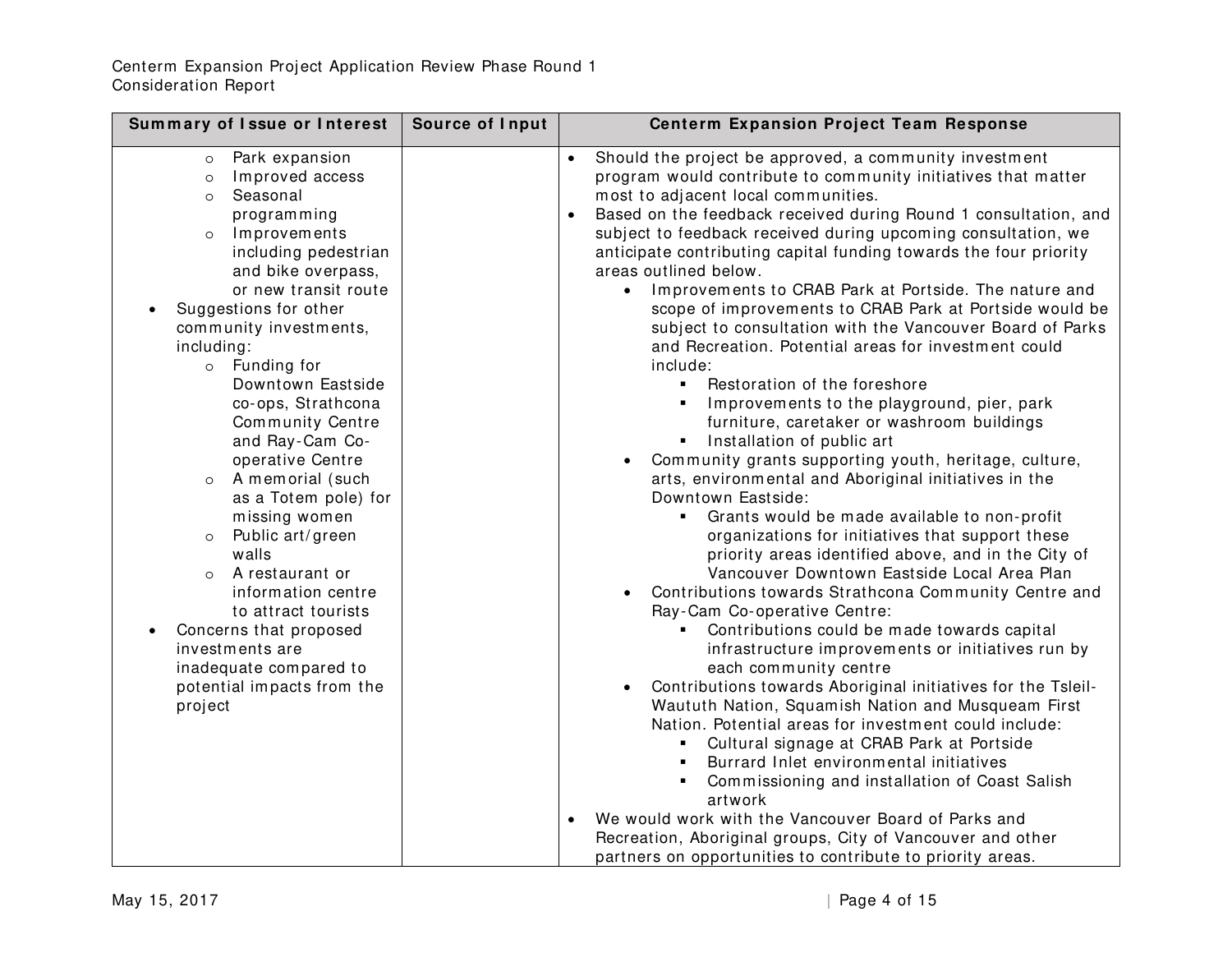| Summary of Issue or Interest                                                                                                                                                                                                                                                 | Source of Input                               | <b>Centerm Expansion Project Team Response</b>                                                                                                                                                                                                                                                                                                                                                                                                                                                                                                                                                                                                                                                                                                                                                                                                                                                                                                                                                                                                                                                                                                                                                                                                                                                                                                                                                                                                                                                                                                                                                                                                                                                                                                                                                                                                                                                                                                                                                                                                                                                     |
|------------------------------------------------------------------------------------------------------------------------------------------------------------------------------------------------------------------------------------------------------------------------------|-----------------------------------------------|----------------------------------------------------------------------------------------------------------------------------------------------------------------------------------------------------------------------------------------------------------------------------------------------------------------------------------------------------------------------------------------------------------------------------------------------------------------------------------------------------------------------------------------------------------------------------------------------------------------------------------------------------------------------------------------------------------------------------------------------------------------------------------------------------------------------------------------------------------------------------------------------------------------------------------------------------------------------------------------------------------------------------------------------------------------------------------------------------------------------------------------------------------------------------------------------------------------------------------------------------------------------------------------------------------------------------------------------------------------------------------------------------------------------------------------------------------------------------------------------------------------------------------------------------------------------------------------------------------------------------------------------------------------------------------------------------------------------------------------------------------------------------------------------------------------------------------------------------------------------------------------------------------------------------------------------------------------------------------------------------------------------------------------------------------------------------------------------------|
| 3. Consultation and                                                                                                                                                                                                                                                          | Written<br>$\bullet$                          | The final scope of the proposed community investment program<br>will depend on the overall costs of the community investments<br>and opportunities for partnerships.<br>We encourage the public to share their voice. It is important that                                                                                                                                                                                                                                                                                                                                                                                                                                                                                                                                                                                                                                                                                                                                                                                                                                                                                                                                                                                                                                                                                                                                                                                                                                                                                                                                                                                                                                                                                                                                                                                                                                                                                                                                                                                                                                                         |
| notification<br>Concern regarding the<br>notification and length of<br>the public consultation<br>period<br>Concern that input from<br>$\bullet$<br>consultation is not being<br>taken into consideration<br>Request for a meeting in<br>San Juan County,<br>Washington, USA | submissions<br>Feedback<br>$\bullet$<br>forms | we hear and understand community interests and concerns<br>pertaining to the proposed Centerm Expansion Project.<br>Feedback received during public consultation is being considered<br>and used to refine proposed project mitigations and to develop a<br>community investment program.<br>During our preliminary consultation in January and February<br>2016, we heard the community's feedback to provide more<br>opportunities for participation in consultation, and in a variety of<br>ways. We designed the public comment period during Round 1 to<br>be five weeks long with multiple ways for the public to<br>participate, including hosting three open houses, two small group<br>meetings, online consultation and the opportunity to submit<br>written comments.<br>The project team is committed to ensuring there is broad<br>notification of consultation opportunities. Round 1 public<br>consultation notification included newspaper advertisements,<br>posters, mail-drops, use of social media, and direct email<br>communications.<br>The preliminary consultation notification included postcards being<br>sent to 6,200 households and businesses in the area near<br>Centerm, between Cambie Street and Clark Drive and north of<br>Hastings Street. Based on feedback from preliminary<br>consultation, Round 1 notification was expanded to include all<br>Downtown Eastside neighbourhoods to reach 11,300 addresses.<br>Further details regarding Round 1 notification are available in the<br>consultation summary report posted online on the Centerm<br>Expansion Project web page.<br>The proposed project is located in the Port of Vancouver, on the<br>southwest coast of British Columbia in Canada. While the project<br>team is not hosting a meeting in San Juan County, USA, the<br>team encourages participation from all those interested in<br>providing input during public consultation. A second round of<br>consultation will occur May 15 to June 2, 2017, and participation<br>is encouraged through a number of methods, including online at |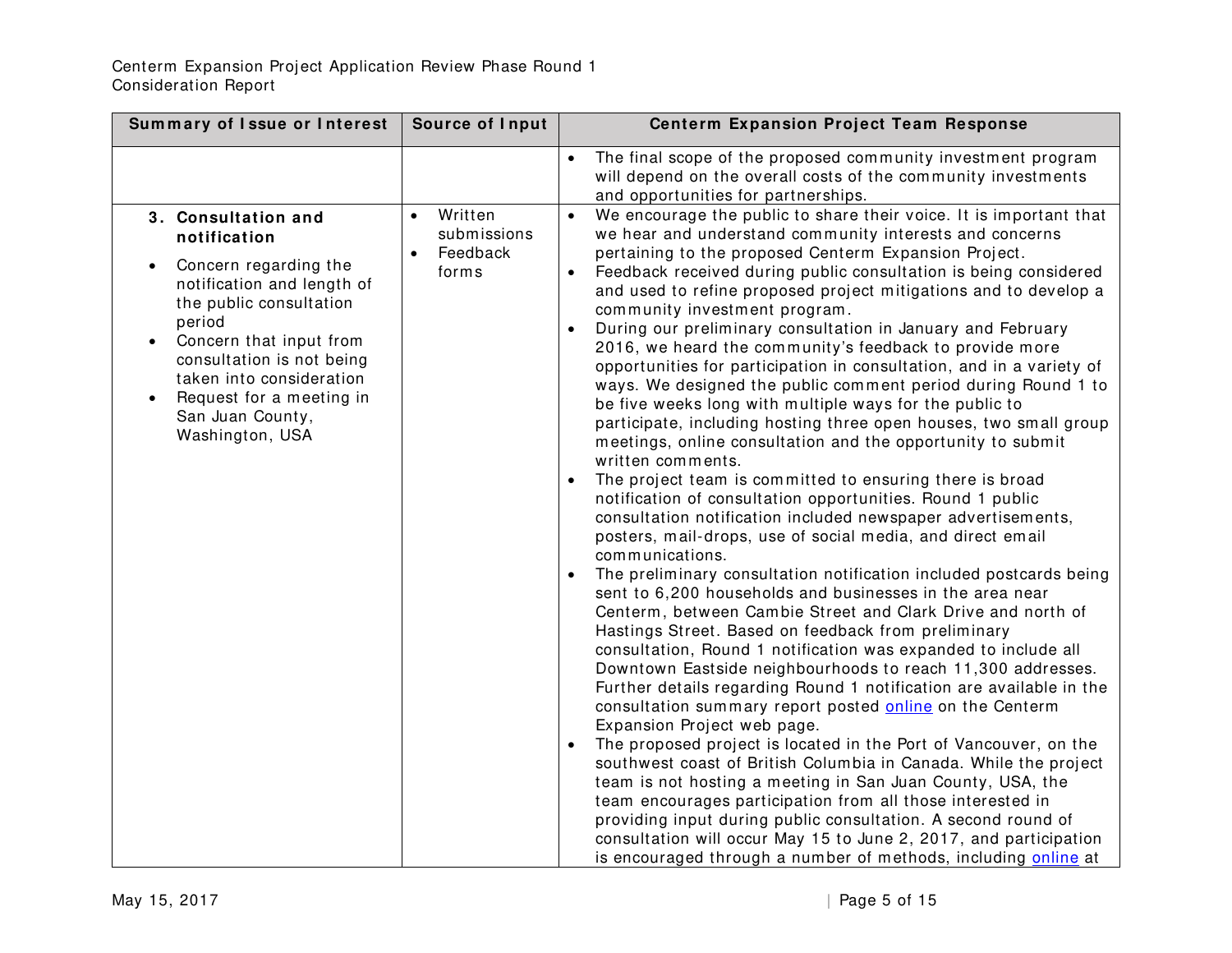| Summary of Issue or Interest                                                                                                                                                                                                                                                                                                                                                                                                                                                                                                                                                                                            | Source of Input                                                                                               | <b>Centerm Expansion Project Team Response</b>                                                                                                                                                                                                                                                                                                                                                                                                                                                                                                                                                                                                                                                                                                                                                                                                                                                                                                                                                                                                                                                                                                                                                                                                                                                                |
|-------------------------------------------------------------------------------------------------------------------------------------------------------------------------------------------------------------------------------------------------------------------------------------------------------------------------------------------------------------------------------------------------------------------------------------------------------------------------------------------------------------------------------------------------------------------------------------------------------------------------|---------------------------------------------------------------------------------------------------------------|---------------------------------------------------------------------------------------------------------------------------------------------------------------------------------------------------------------------------------------------------------------------------------------------------------------------------------------------------------------------------------------------------------------------------------------------------------------------------------------------------------------------------------------------------------------------------------------------------------------------------------------------------------------------------------------------------------------------------------------------------------------------------------------------------------------------------------------------------------------------------------------------------------------------------------------------------------------------------------------------------------------------------------------------------------------------------------------------------------------------------------------------------------------------------------------------------------------------------------------------------------------------------------------------------------------|
|                                                                                                                                                                                                                                                                                                                                                                                                                                                                                                                                                                                                                         |                                                                                                               | portalk.ca/centermexpansion and at two scheduled open house<br>meetings.                                                                                                                                                                                                                                                                                                                                                                                                                                                                                                                                                                                                                                                                                                                                                                                                                                                                                                                                                                                                                                                                                                                                                                                                                                      |
| 4. CRAB Park at Portside<br>Concern regarding general<br>impacts to CRAB Park at<br>Portside<br>Importance of CRAB Park<br>$\bullet$<br>at Portside as the<br>community's only<br>waterfront green space<br>Concern regarding impacts<br>$\bullet$<br>to views from the park<br>Concern regarding impacts<br>$\bullet$<br>to park tranquility<br>Concern regarding impacts<br>to/reduction of green space<br>Suggestion of<br>$\bullet$<br>improvements to CRAB<br>Park at Portside (see item<br>2 above for suggestions<br>regarding community<br>investment)<br>Concerns regarding project<br>$\bullet$<br>renderings | Small group<br>$\bullet$<br>meetings<br>Written<br>$\bullet$<br>submissions<br>Feedback<br>$\bullet$<br>forms | The port authority is committed to continuing to support CRAB<br>$\bullet$<br>Park at Portside as an important community greenspace.<br>The public space currently enjoyed will still be available, as the<br>$\bullet$<br>proposed project area is outside of CRAB Park at Portside.<br>Should the project proceed, the view from the park would be<br>$\bullet$<br>very similar to the view today when a vessel is at berth.<br>There are images of the view from CRAB Park at Portside with<br>and without the proposed project, available online on our web<br>page and in the Round 1 public consultation discussion guide.<br>Additional images from different perspectives are available in the<br>view and shade study component of the project permit<br>application, available online on the Project and Environmental<br>Review web page. The viewscape analysis on pages 17-23 of this<br>study pertains to CRAB Park at Portside.<br>Based on feedback from Round 1 consultation, should the project<br>proceed, we anticipate contributing funding towards enhancing<br>CRAB Park at Portside and supporting other initiatives through<br>the proposed community investment program, subject to<br>feedback from round 2 consultation. See item #2 in this<br>document for further information. |
| 5. Emergency response<br>and safety: terminal<br>Concerns regarding<br>$\bullet$<br>emergency response plans<br>Concern regarding<br>$\bullet$<br>effectiveness of emergency<br>response in Downtown<br>Eastside, citing 2015<br>container incident at<br>Centerm<br>Concern regarding safety<br>$\bullet$<br>risks and emergency<br>response associated with<br>expansion of Centerm                                                                                                                                                                                                                                   | Written<br>$\bullet$<br>submissions<br>Feedback<br>$\bullet$<br>forms<br>Small group<br>meeting               | A south shore emergency access study was completed and<br>compares emergency response times pre- and post-construction,<br>and how the proposed change to the port roadway would impact<br>access for emergency vehicles to Centerm terminal.<br>The study found that there is a minimal difference between the<br>$\bullet$<br>anticipated response times for emergency vehicles accessing the<br>south shore port area whether they are accessing via the existing<br>Heatley Avenue overpass, or via Clark Drive and a proposed<br>Centennial Road overpass. Currently the average response time<br>is estimated at 10.5 minutes while the estimated response time<br>after project completion is estimated at 10 minutes.<br>The port authority is committed to public and work safety and<br>$\bullet$<br>security in the Port of Vancouver. Emergency response at<br>Centerm is the responsibility of the City of Vancouver in the<br>event of a fire. In the event of a spill, life-saving event or                                                                                                                                                                                                                                                                                                    |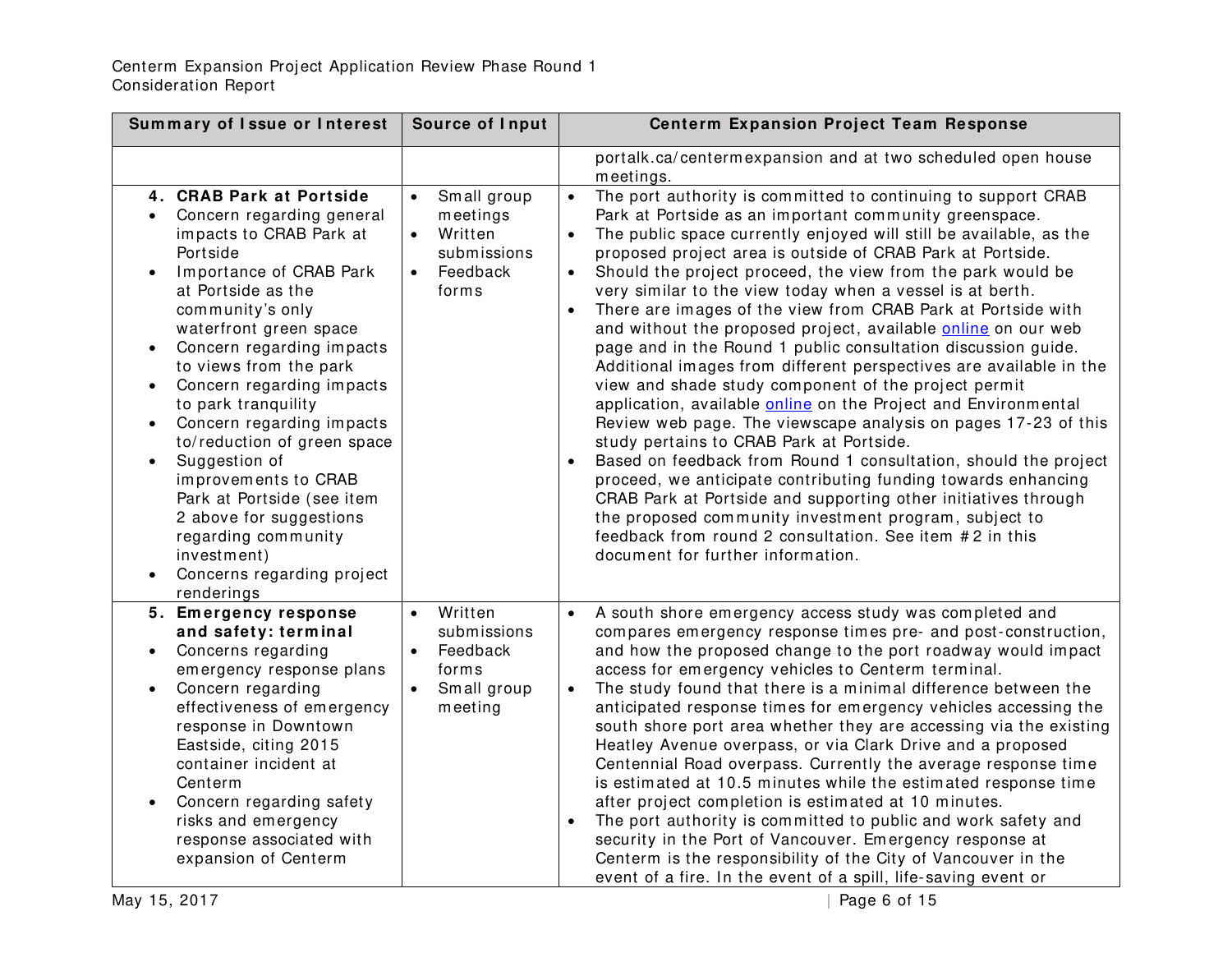| Summary of Issue or Interest                                                                                                                                                                                                                                                                                                        | Source of Input                                                       | <b>Centerm Expansion Project Team Response</b>                                                                                                                                                                                                                                                                                                                                                                                                                                                                                                                                                                                                                                                                                                                                                                                                                                                                                                                                                                                                                                                                                  |
|-------------------------------------------------------------------------------------------------------------------------------------------------------------------------------------------------------------------------------------------------------------------------------------------------------------------------------------|-----------------------------------------------------------------------|---------------------------------------------------------------------------------------------------------------------------------------------------------------------------------------------------------------------------------------------------------------------------------------------------------------------------------------------------------------------------------------------------------------------------------------------------------------------------------------------------------------------------------------------------------------------------------------------------------------------------------------------------------------------------------------------------------------------------------------------------------------------------------------------------------------------------------------------------------------------------------------------------------------------------------------------------------------------------------------------------------------------------------------------------------------------------------------------------------------------------------|
|                                                                                                                                                                                                                                                                                                                                     |                                                                       | security incident, the response agency may vary between<br>different agencies. The port authority plays a coordinating role<br>and also facilitates training and exercises with emergency<br>responders and other agencies.<br>DP World Vancouver also has its own site-specific emergency<br>response plan, which meets the applicable regulatory<br>requirements, including those of Transport Canada and<br>Employment and Social Development Canada (ESDC). This plan<br>would be updated prior to project completion, should the<br>proposed project be approved to proceed.                                                                                                                                                                                                                                                                                                                                                                                                                                                                                                                                               |
| 6. Emergency response<br>and safety: marine<br>Request for increased<br>scope of Spill Prevention<br>and Emergency Response<br>Plan<br>Request for funding for an<br>emergency response tug in<br>Haro Strait/Boundary Pass<br>(USA)                                                                                                | Written<br>$\bullet$<br>submissions<br>Feedback<br>$\bullet$<br>forms | The port authority is not the lead agency with respect to marine<br>emergency response, but the marine patrol and port authority's<br>Operations Centre would provide assistance by working with first<br>responders and other agencies.<br>In the event of a recoverable spill, the Canadian Coast Guard will<br>lead a response and, if necessary, set up a unified command to<br>coordinate cleanup. Western Canada Marine Response<br>Corporation is contracted by the vessel operators for spill<br>response and cleanup on the west coast. The Coast Guard's<br>Canada-US Joint Marine Spills Contingency Plan outlines roles<br>and responsibilities for cleanup efforts if an incident occurs in the<br>waters between Canada and the United States.                                                                                                                                                                                                                                                                                                                                                                    |
| 7. Environmental<br>mitigation<br>Requests for mitigation<br>measures to address<br>potential impacts to marine<br>mammals (i.e. orcas)<br>Requests for mitigation<br>plans for environmental<br>impacts including marine<br>accidents and oil spills<br>Concerns regarding<br>potential changes to bay<br>flushing<br>May 15, 2017 | Written<br>$\bullet$<br>submissions<br>Feedback<br>$\bullet$<br>form  | A marine resource study was completed as part of the project<br>$\bullet$<br>permit application to determine how the proposed project may<br>affect fish and fish habitat, marine birds and marine<br>mammals. Most of the growth in capacity at Centerm would be<br>through an increase in the size of vessels, rather than the<br>number of vessels. Risks to marine mammals associated with the<br>proposed addition of one vessel per week are expected to be<br>low.<br>The proposed project requires a Fisheries and Oceans Canada<br>Authorization for potential impacts to fish and fish habitat. As<br>part of this authorization, the project team proposes to offset the<br>loss of deep subtidal mudflat at the proposed project site using a<br>habitat restoration site located on port land within Burrard Inlet,<br>approximately 10 kilometres east of the proposed project. This is<br>proposed to increase the overall productive capacity of fish within<br>Burrard Inlet, specifically Dungeness crab. The loss of subtidal<br>mud flat at the proposed Project site is not expected to be<br>Page 7 of 15 |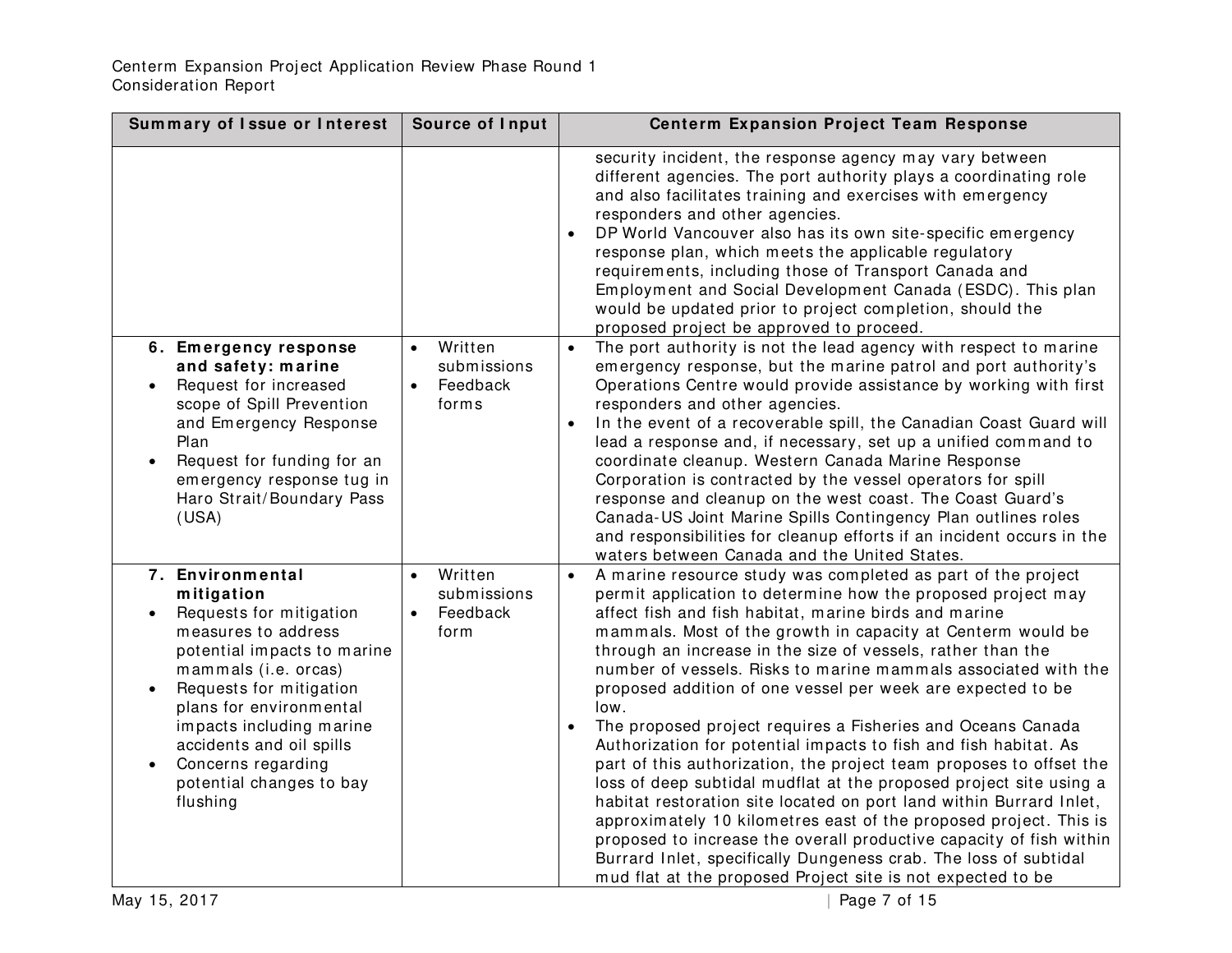| Summary of Issue or Interest | Source of Input       | <b>Centerm Expansion Project Team Response</b>                                                                                                                                                                                                                                                                                                                                                                                                                                                                                                                                                                                                                                                                                                                                                                                                                                                                                                                                                                                                                                                                                                                                                                                                                                                                                                                                                                                                                                                                                                                                                                                                                                                                                                                                                                                                                                                                                                                            |
|------------------------------|-----------------------|---------------------------------------------------------------------------------------------------------------------------------------------------------------------------------------------------------------------------------------------------------------------------------------------------------------------------------------------------------------------------------------------------------------------------------------------------------------------------------------------------------------------------------------------------------------------------------------------------------------------------------------------------------------------------------------------------------------------------------------------------------------------------------------------------------------------------------------------------------------------------------------------------------------------------------------------------------------------------------------------------------------------------------------------------------------------------------------------------------------------------------------------------------------------------------------------------------------------------------------------------------------------------------------------------------------------------------------------------------------------------------------------------------------------------------------------------------------------------------------------------------------------------------------------------------------------------------------------------------------------------------------------------------------------------------------------------------------------------------------------------------------------------------------------------------------------------------------------------------------------------------------------------------------------------------------------------------------------------|
|                              |                       | production limiting for Dungeness crabs, due to the abundance of<br>this type of habitat in Burrard Inlet.<br>The proposed 24-hour construction window for marine<br>construction would allow for a shorter construction period within<br>the marine environment, thereby reducing impacts to fish and<br>fish habitat.<br>A number of plans including a construction environmental<br>$\bullet$<br>management plan, storm water management plan and soil<br>management plan would be developed in accordance with<br>requirements. The plans would integrate construction phase<br>emergency response with the existing operational emergency<br>response processes at the terminal. See section 6 for information<br>regarding spill response.<br>Additionally, an assessment found that the Vancouver harbor has<br>$\bullet$<br>the capacity to accommodate an increase in vessel<br>traffic. Information related to vessel forecasting in the Port of<br>Vancouver is available online on the port authority's website.<br>Separate from the proposed project:<br>The port authority requires vessels to travel at safe<br>speed, which reduces the chance of harm to marine life<br>and provides navigational safety. Further information<br>about procedures that vessels must follow are available<br>online in the Port Information Guide.<br>Other measures under development including Transport<br>Canada's proposed Oceans Protection Plan and the port<br>authority's ECHO Program, are intended to further reduce<br>risks associated with impacts to marine mammals.<br>• The project team completed modelling of tidal flushing within the<br>bay bordering Centerm and CRAB Park at Portside and found that<br>natural tide cycles would continue to completely flush and<br>replenish the bay after the proposed expansion. Further<br>information is available <b>online</b> in the project permit application<br>(environmental studies, chapter 7). |
| 8. Expressions of            | Written               | The project team acknowledges expressions of opposition<br>$\bullet$                                                                                                                                                                                                                                                                                                                                                                                                                                                                                                                                                                                                                                                                                                                                                                                                                                                                                                                                                                                                                                                                                                                                                                                                                                                                                                                                                                                                                                                                                                                                                                                                                                                                                                                                                                                                                                                                                                      |
| opposition to the project    | submissions           | received during public consultation. Where specific concerns have                                                                                                                                                                                                                                                                                                                                                                                                                                                                                                                                                                                                                                                                                                                                                                                                                                                                                                                                                                                                                                                                                                                                                                                                                                                                                                                                                                                                                                                                                                                                                                                                                                                                                                                                                                                                                                                                                                         |
|                              | Feedback<br>$\bullet$ | been raised, the project team has carefully considered and                                                                                                                                                                                                                                                                                                                                                                                                                                                                                                                                                                                                                                                                                                                                                                                                                                                                                                                                                                                                                                                                                                                                                                                                                                                                                                                                                                                                                                                                                                                                                                                                                                                                                                                                                                                                                                                                                                                |
|                              | forms                 | responded to concerns in this document.                                                                                                                                                                                                                                                                                                                                                                                                                                                                                                                                                                                                                                                                                                                                                                                                                                                                                                                                                                                                                                                                                                                                                                                                                                                                                                                                                                                                                                                                                                                                                                                                                                                                                                                                                                                                                                                                                                                                   |
|                              | Petition<br>$\bullet$ |                                                                                                                                                                                                                                                                                                                                                                                                                                                                                                                                                                                                                                                                                                                                                                                                                                                                                                                                                                                                                                                                                                                                                                                                                                                                                                                                                                                                                                                                                                                                                                                                                                                                                                                                                                                                                                                                                                                                                                           |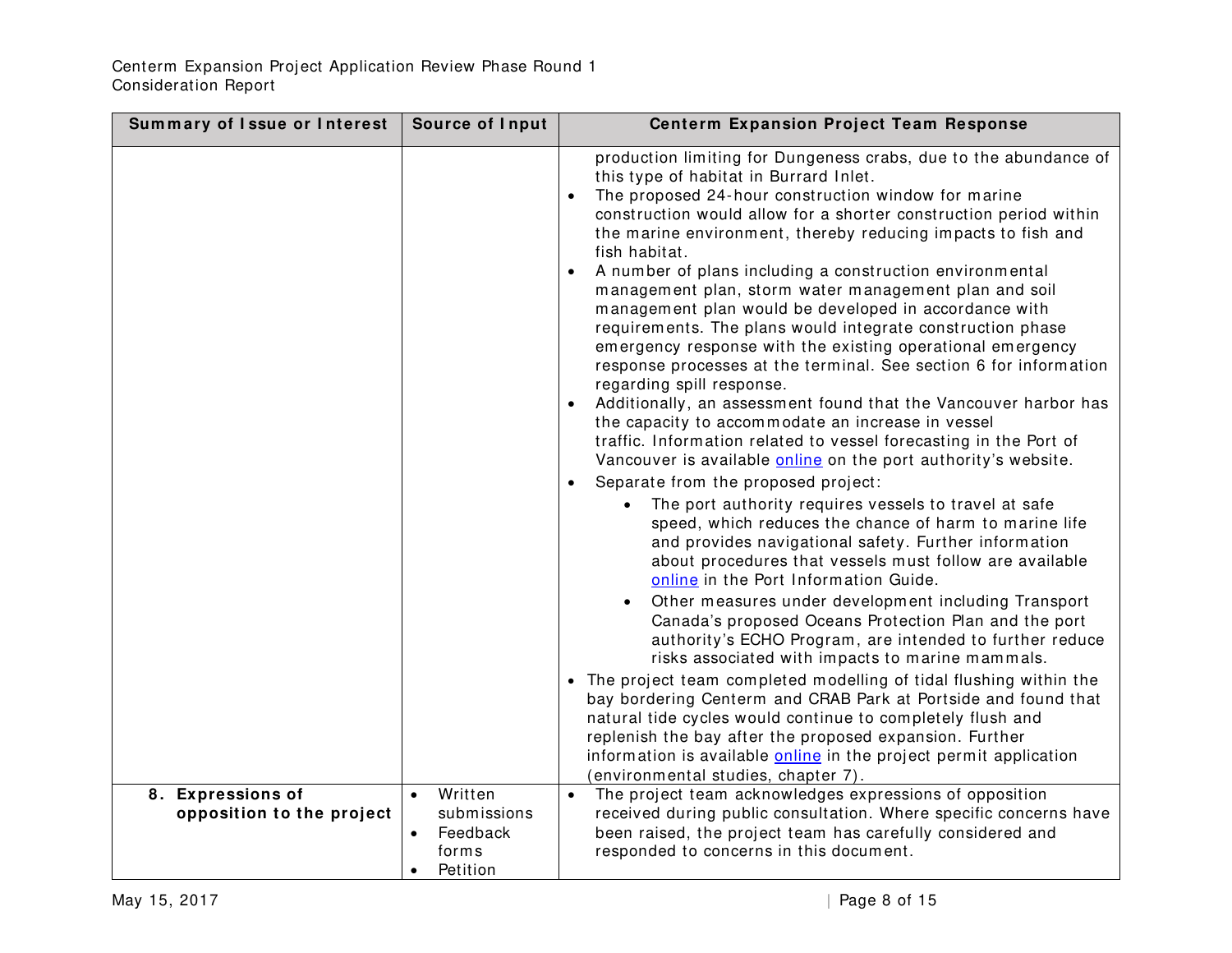#### Centerm Expansion Project Application Review Phase Round 1 Consideration Report

| Summary of Issue or Interest                                                                                                                                                                                                                                                                                                                                                                | Source of Input                                                       | <b>Centerm Expansion Project Team Response</b>                                                                                                                                                                                                                                                                                                                                                                                                                                                                                                                                                                                                                                                                                                                                                                                                                                                                                           |
|---------------------------------------------------------------------------------------------------------------------------------------------------------------------------------------------------------------------------------------------------------------------------------------------------------------------------------------------------------------------------------------------|-----------------------------------------------------------------------|------------------------------------------------------------------------------------------------------------------------------------------------------------------------------------------------------------------------------------------------------------------------------------------------------------------------------------------------------------------------------------------------------------------------------------------------------------------------------------------------------------------------------------------------------------------------------------------------------------------------------------------------------------------------------------------------------------------------------------------------------------------------------------------------------------------------------------------------------------------------------------------------------------------------------------------|
| 9. Expressions of support<br>for the project<br>General support for the<br>project<br>Suggested need for future<br>port growth                                                                                                                                                                                                                                                              | Feedback<br>$\bullet$<br>forms                                        | A summary of input received, along with additional project<br>$\bullet$<br>information, is available <b>online</b> on our web page.<br>The project team acknowledges expressions of support received<br>during public consultation.<br>A summary of input received, along with additional project<br>information, is available <b>online</b> on our web page.                                                                                                                                                                                                                                                                                                                                                                                                                                                                                                                                                                            |
| 10. Federal regulation<br>Request that Parliament:<br>o Conduct a full<br>review of the port<br>and port activities,<br>and conduct an<br>independent<br>environmental<br>assessment process<br>for all proposed<br>projects<br>Ensure port<br>$\circ$<br>activities respect<br>Indigenous rights<br>Request that the Minister<br>of Transport stop the<br>westward expansion of<br>Centerm | Petition<br>$\bullet$                                                 | The proposed project is located on federal lands and requires an<br>authorization from the port authority, which issues a permit<br>through the Project and Environmental Review process, in order<br>to proceed. As part of the permitting process, the project team is<br>required to conduct comprehensive technical studies, develop<br>plans and consult with the public, stakeholders and Aboriginal<br>groups. Building permits from the port authority would also be<br>required for any new, relocated or renovated buildings.<br>The proposed project would also require approvals and permits<br>from other federal agencies, such as Environment and Climate<br>Change Canada Disposal at Sea permit for proposed dredging<br>activities and a Fisheries and Oceans Canada Authorization for<br>potential project impacts to fish and fish habitat. During design<br>and construction, other permits would also be required. |
| 11. Greenhouse gas (GHG)<br>emissions<br>Concerns regarding<br>environmental impacts,<br>including GHG emissions                                                                                                                                                                                                                                                                            | Written<br>$\bullet$<br>submissions<br>Feedback<br>$\bullet$<br>forms | A greenhouse gas emissions study was completed to predict the<br>degree of change from existing conditions. The study anticipated<br>that the project would increase greenhouse gas emissions by 22<br>per cent, compared to the existing terminal operating at full<br>capacity.<br>A number of measures will be put into place to reduce<br>greenhouse gas emissions, including introducing new and<br>encouraging use of, electric vehicles, replacing diesel fuel<br>vehicles and using sustainable building methods and systems. It<br>is anticipated that the increased efficiencies and equipment<br>improvements would result in an 11 per cent improvement to<br>greenhouse gas emissions per container moved as compared to<br>current operations at Centerm.                                                                                                                                                                  |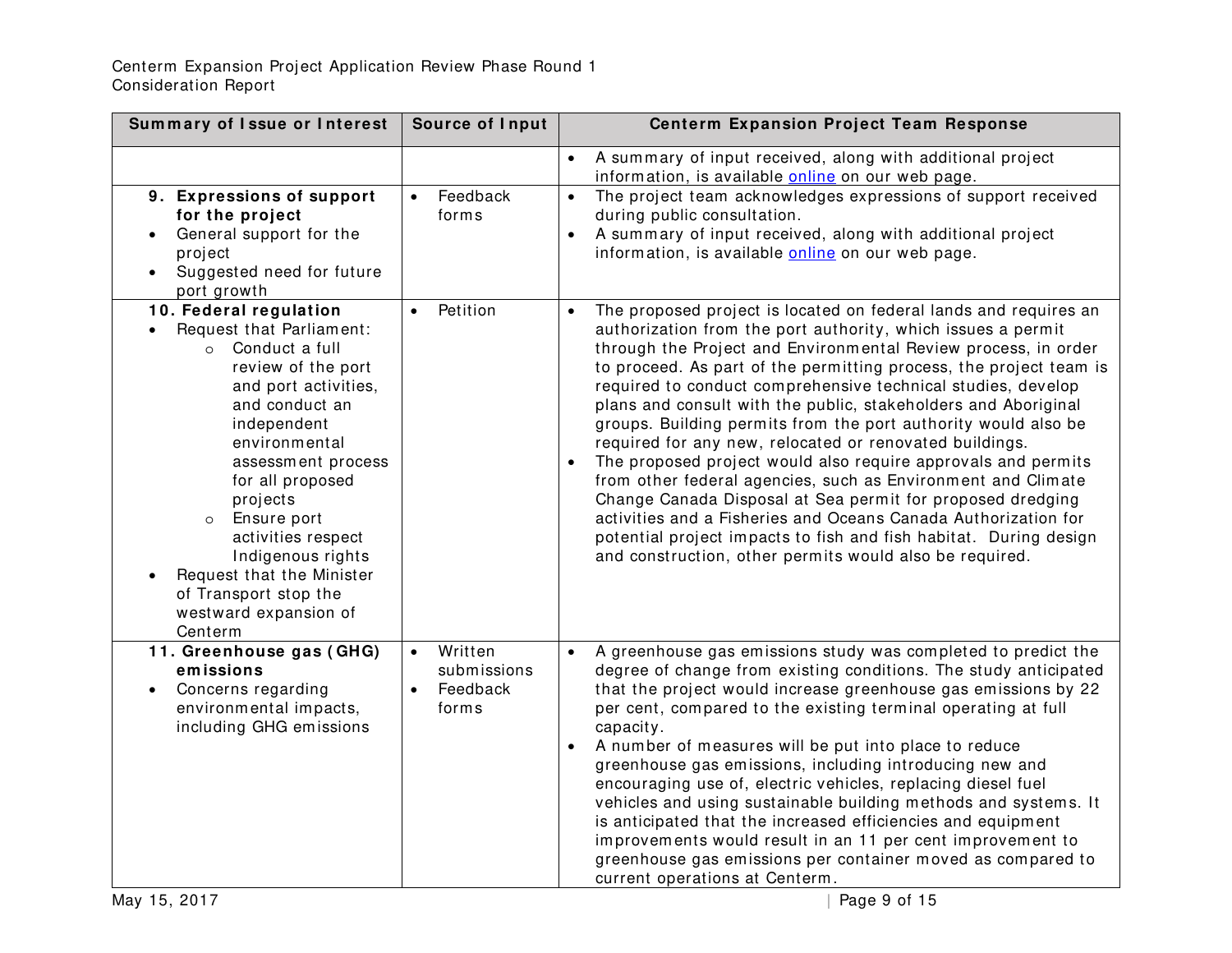| Separate from the Centerm Expansion Project:<br>The port authority is currently installing shore power at<br>Centerm to allow one vessel to connect to the power grid<br>while at berth. Funding options are currently being<br>explored to install shore power at a second berth. Shore<br>power is a clean technology that enables compatible ships<br>to shut down their engines while at berth, reducing air<br>emissions and engine noise.<br>The port authority's Truck Licencing System includes<br>environmental requirements for container drayage trucks<br>to reduce air emissions. Environmental requirements<br>target engine age restrictions and idle reduction.<br>Other port-led initiatives that reduce air emissions<br>$\bullet$<br>associated with key port activities include the Northwest<br>Ports Clean Air Strategy, EcoAction program and Non-<br>Road Diesel Emissions Program. Further information<br>about these programs is available online.<br>Once shore power is put into use and newer equipment is<br>brought on-line, greenhouse gas emissions per container would<br>be further reduced.<br>The Rogers Sugar building and the former Ballantyne cruise<br>Feedback<br>12. Heritage<br>$\bullet$<br>Support for preserving<br>terminal fall within the footprint and vicinity of the proposed<br>forms<br>Rogers Sugar building and<br>project.<br>Ballantyne cruise terminal<br>The proposed project would not require changes to or physically<br>affect the Rogers Sugar building. The proposed Centennial Road<br>façade.<br>overpass would be designed at a similar height as the existing<br>Powell Street overpass. Construction of the Centennial Road<br>overpass would block public views of the lower three floors of the<br>building, as it would be slightly higher than the existing rail cars<br>alongside the building.<br>The Ballantyne cruise terminal façade and concrete structural<br>elements that are of historic importance would be repurposed as<br>a new container operations facility to achieve a minimum of LEED<br>Gold certification for green buildings. This would involve retaining<br>and repairing character-defining elements of the building to help<br>protect its heritage value.<br>Written<br>A marine transportation impact study was conducted to<br>13. Marine impacts<br>$\bullet$<br>$\bullet$<br>understand the effects of the project on marine vessel traffic.<br>Concerns regarding<br>submissions<br>cumulative impacts from<br>The study found that the Vancouver harbour has the capacity to | Summary of Issue or Interest | Source of Input | <b>Centerm Expansion Project Team Response</b> |
|--------------------------------------------------------------------------------------------------------------------------------------------------------------------------------------------------------------------------------------------------------------------------------------------------------------------------------------------------------------------------------------------------------------------------------------------------------------------------------------------------------------------------------------------------------------------------------------------------------------------------------------------------------------------------------------------------------------------------------------------------------------------------------------------------------------------------------------------------------------------------------------------------------------------------------------------------------------------------------------------------------------------------------------------------------------------------------------------------------------------------------------------------------------------------------------------------------------------------------------------------------------------------------------------------------------------------------------------------------------------------------------------------------------------------------------------------------------------------------------------------------------------------------------------------------------------------------------------------------------------------------------------------------------------------------------------------------------------------------------------------------------------------------------------------------------------------------------------------------------------------------------------------------------------------------------------------------------------------------------------------------------------------------------------------------------------------------------------------------------------------------------------------------------------------------------------------------------------------------------------------------------------------------------------------------------------------------------------------------------------------------------------------------------------------------------------------------------------------------------------------------------------------------------------------------------------------------------------|------------------------------|-----------------|------------------------------------------------|
|                                                                                                                                                                                                                                                                                                                                                                                                                                                                                                                                                                                                                                                                                                                                                                                                                                                                                                                                                                                                                                                                                                                                                                                                                                                                                                                                                                                                                                                                                                                                                                                                                                                                                                                                                                                                                                                                                                                                                                                                                                                                                                                                                                                                                                                                                                                                                                                                                                                                                                                                                                                            |                              |                 |                                                |
|                                                                                                                                                                                                                                                                                                                                                                                                                                                                                                                                                                                                                                                                                                                                                                                                                                                                                                                                                                                                                                                                                                                                                                                                                                                                                                                                                                                                                                                                                                                                                                                                                                                                                                                                                                                                                                                                                                                                                                                                                                                                                                                                                                                                                                                                                                                                                                                                                                                                                                                                                                                            |                              |                 |                                                |
|                                                                                                                                                                                                                                                                                                                                                                                                                                                                                                                                                                                                                                                                                                                                                                                                                                                                                                                                                                                                                                                                                                                                                                                                                                                                                                                                                                                                                                                                                                                                                                                                                                                                                                                                                                                                                                                                                                                                                                                                                                                                                                                                                                                                                                                                                                                                                                                                                                                                                                                                                                                            |                              |                 |                                                |
|                                                                                                                                                                                                                                                                                                                                                                                                                                                                                                                                                                                                                                                                                                                                                                                                                                                                                                                                                                                                                                                                                                                                                                                                                                                                                                                                                                                                                                                                                                                                                                                                                                                                                                                                                                                                                                                                                                                                                                                                                                                                                                                                                                                                                                                                                                                                                                                                                                                                                                                                                                                            |                              |                 |                                                |
|                                                                                                                                                                                                                                                                                                                                                                                                                                                                                                                                                                                                                                                                                                                                                                                                                                                                                                                                                                                                                                                                                                                                                                                                                                                                                                                                                                                                                                                                                                                                                                                                                                                                                                                                                                                                                                                                                                                                                                                                                                                                                                                                                                                                                                                                                                                                                                                                                                                                                                                                                                                            | May 15, 2017                 |                 | Page 10 of 15                                  |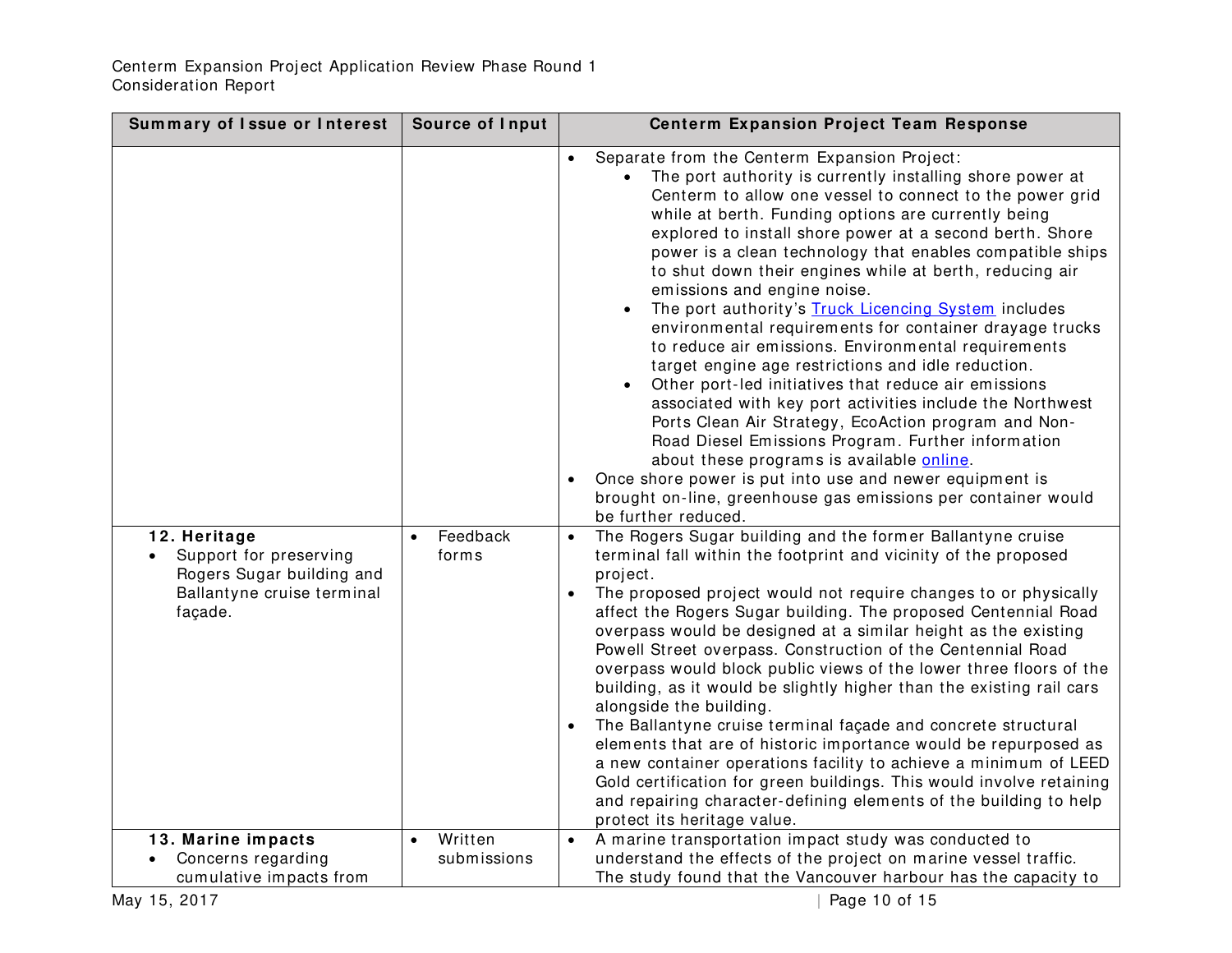| Summary of Issue or Interest                                                                                                                                                                                                                                                                                                                                                                                | Source of Input                                                       | <b>Centerm Expansion Project Team Response</b>                                                                                                                                                                                                                                                                                                                                                                                                                                                                                                                                                                                                                                                                                                                                                                                                                                                                                                                                                                                                                                                                                                                                                                                                                             |
|-------------------------------------------------------------------------------------------------------------------------------------------------------------------------------------------------------------------------------------------------------------------------------------------------------------------------------------------------------------------------------------------------------------|-----------------------------------------------------------------------|----------------------------------------------------------------------------------------------------------------------------------------------------------------------------------------------------------------------------------------------------------------------------------------------------------------------------------------------------------------------------------------------------------------------------------------------------------------------------------------------------------------------------------------------------------------------------------------------------------------------------------------------------------------------------------------------------------------------------------------------------------------------------------------------------------------------------------------------------------------------------------------------------------------------------------------------------------------------------------------------------------------------------------------------------------------------------------------------------------------------------------------------------------------------------------------------------------------------------------------------------------------------------|
| the size and number of<br>vessels in the Salish Sea                                                                                                                                                                                                                                                                                                                                                         | Feedback<br>$\bullet$<br>forms                                        | accommodate an increase in vessel traffic, and that most of the<br>growth in capacity at Centerm will be through an increase in the<br>size of vessels, rather than an increase in number of vessels<br>calling at the terminal. Vessel traffic associated with Centerm is<br>anticipated to increase by a maximum of one vessel call per<br>week.<br>Separate from the proposed project:<br>$\bullet$<br>The port authority forecasts that the number of vessel<br>calls to the Port of Vancouver may increase from the<br>present number of about nine ships per day to about 12<br>ships per day by 2026 and is confident that the number of<br>vessels forecasted can be safely handled.<br>Information related to the number of vessel calls<br>forecasted in the Port of Vancouver, as well as programs<br>underway to mitigate the impact of shipping, is available<br>online on the port authority website.                                                                                                                                                                                                                                                                                                                                                        |
| 14. Noise<br>Concerns regarding noise<br>impacts from the project<br>Requests for<br>$\bullet$<br>implementation of<br>additional noise monitoring<br>stations<br>Concerns regarding noise<br>$\bullet$<br>from increased rail<br>Requests for more<br>$\bullet$<br>information about<br>innovative mitigation<br>measures to address noise<br>concerns<br>Requests for mitigation<br>plans to reduce noise | Written<br>$\bullet$<br>submissions<br>Feedback<br>$\bullet$<br>forms | A noise assessment was submitted as part of the project permit<br>$\bullet$<br>application and is available online on the Project and<br>Environmental Review web page.<br>Preliminary findings indicate that noise level increases attributed<br>to the proposed project are not expected to be significant. Sound<br>levels throughout the day, evening and night are expected to<br>increase by small amounts.<br>Although sound levels from the proposed Centerm Expansion<br>Project are predicted to increase by small amounts, the project<br>team are proposing noise mitigation measures, including using<br>electric rail-mounted gantry cranes that would generate less<br>noise than the non-electric equipment currently in use in the<br>Centerm intermodal yard.<br>Separate from the proposed project:<br>The port authority has installed eleven, long-term noise<br>monitoring stations at locations across the port. The<br>public can access noise data in real time online.<br>The port authority will continue to monitor sound levels<br>through the existing noise monitoring stations, along the<br>south shore port area.<br>Concerns related to port noise may be directed to the port<br>authority's community feedback line, at 604.665.9004. |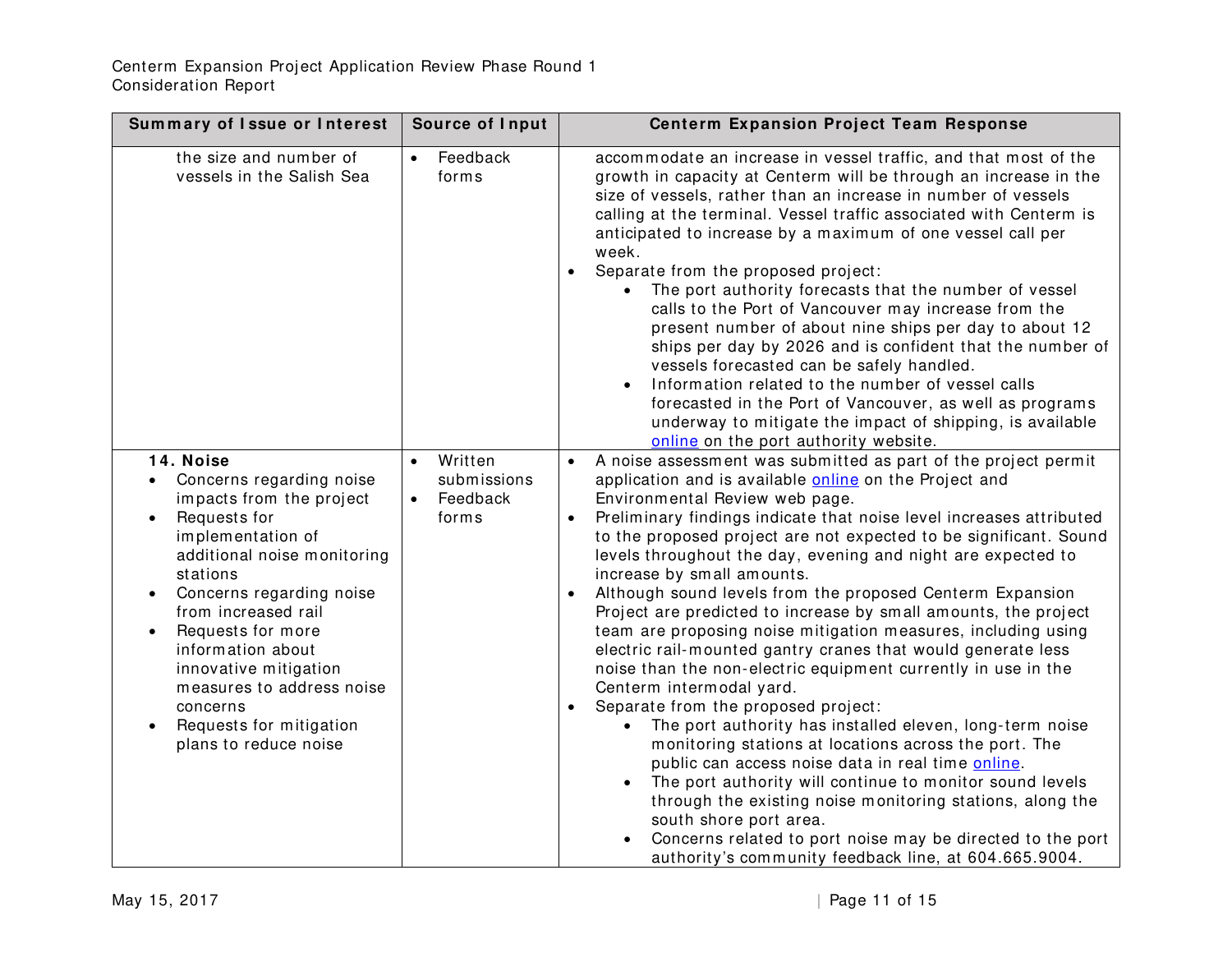| Summary of Issue or Interest                                                                                                                                                                                            | <b>Source of Input</b>                                                                                       | <b>Centerm Expansion Project Team Response</b>                                                                                                                                                                                                                                                                                                                                                                                                                                                                                                                                                                                                                                                                                                                                                                                                                                                                                                |
|-------------------------------------------------------------------------------------------------------------------------------------------------------------------------------------------------------------------------|--------------------------------------------------------------------------------------------------------------|-----------------------------------------------------------------------------------------------------------------------------------------------------------------------------------------------------------------------------------------------------------------------------------------------------------------------------------------------------------------------------------------------------------------------------------------------------------------------------------------------------------------------------------------------------------------------------------------------------------------------------------------------------------------------------------------------------------------------------------------------------------------------------------------------------------------------------------------------------------------------------------------------------------------------------------------------|
|                                                                                                                                                                                                                         |                                                                                                              | Further information about managing port noise is<br>available online on the port authority's website.                                                                                                                                                                                                                                                                                                                                                                                                                                                                                                                                                                                                                                                                                                                                                                                                                                         |
| 15. Permitting and<br>accountability<br>Concerns regarding<br>accountability and<br>oversight of the Vancouver<br>Fraser Port Authority with<br>respect to port activities<br>and project permitting                    | Written<br>$\bullet$<br>submissions<br>Feedback<br>forms<br>Small group<br>$\bullet$<br>meetings<br>Petition | The proposed project is located on federal lands and requires an<br>authorization from the port authority, which issues a permit<br>through the Project and Environmental Review process, in order<br>to proceed. As part of the permitting process, the project team is<br>required to conduct comprehensive technical studies, develop<br>plans and consult with the public, stakeholders and Aboriginal<br>groups. Building permits from the port authority would also be<br>required for any new, relocated or renovated buildings.<br>The proposed project would also require approvals and permits<br>from other federal agencies, such as Environment and Climate<br>Change Canada Disposal at Sea permit for proposed dredging<br>activities and a Fisheries and Oceans Canada Authorization for<br>potential project impacts to fish and fish habitat. During design<br>and construction, other permits would also be required.      |
| 16. Project need<br>Question regarding the<br>$\bullet$<br>need for the project<br>Suggestion that if the<br>$\bullet$<br>Centerm Expansion Project<br>is approved, Roberts Bank<br>Terminal 2 Project is not<br>needed | Small group<br>$\bullet$<br>meetings                                                                         | The trade of goods shipped in containers through Canada's west<br>coast continues to increase. To accommodate this growth, the<br>first priority is to look at opportunities to increase capacity and<br>efficiency at existing terminals, such as Centerm.<br>The proposed Centerm Expansion Project is the next in a series<br>$\bullet$<br>of projects designed to help meet anticipated demand for<br>increased container handling capacity. The capacity that the<br>project would provide is needed by 2020. Further details about<br>the anticipated growth in container traffic that the Centerm<br>terminal will be expanded to meet, is provided online on the port<br>authority's website.<br>The Roberts Bank Terminal 2 Project is proposed to address<br>$\bullet$<br>longer-term container capacity requirements to meet Canadian<br>trade. Further information is available online on the Roberts Bank<br>Terminal 2 website. |
| 17. Project ownership<br>Interest in the relationship<br>between DP World<br>Vancouver and the port<br>authority                                                                                                        | Small group<br>$\bullet$<br>meetings                                                                         | As a non-shareholder, financially self-sufficient corporation<br>$\bullet$<br>established by the Government of Canada, the Vancouver Fraser<br>Port Authority operates pursuant to the Canada Marine Act and is<br>accountable to the elected federal minister of transport. The port<br>authority is responsible for the efficient and reliable movement of<br>goods and passengers, and integrates environmental, social and                                                                                                                                                                                                                                                                                                                                                                                                                                                                                                                |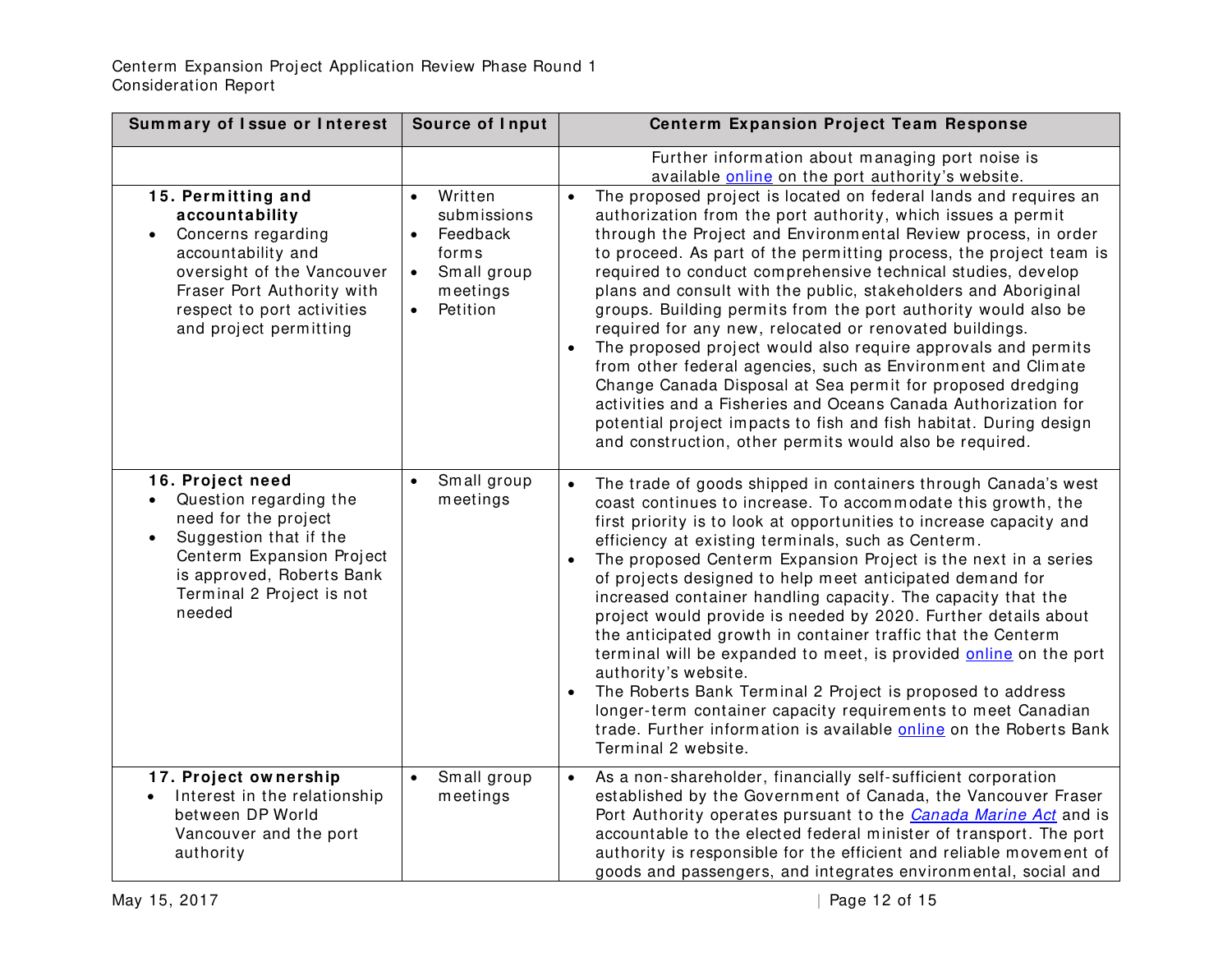| Summary of Issue or Interest                                                                                                                                                                                                                                                                                                                                  | Source of Input                                                                                  | <b>Centerm Expansion Project Team Response</b>                                                                                                                                                                                                                                                                                                                                                                                                                                                                                                                                                                                                                                                                                                                                                                                                                                                                                                                                                                       |
|---------------------------------------------------------------------------------------------------------------------------------------------------------------------------------------------------------------------------------------------------------------------------------------------------------------------------------------------------------------|--------------------------------------------------------------------------------------------------|----------------------------------------------------------------------------------------------------------------------------------------------------------------------------------------------------------------------------------------------------------------------------------------------------------------------------------------------------------------------------------------------------------------------------------------------------------------------------------------------------------------------------------------------------------------------------------------------------------------------------------------------------------------------------------------------------------------------------------------------------------------------------------------------------------------------------------------------------------------------------------------------------------------------------------------------------------------------------------------------------------------------|
| Request for clarification of<br>terminal expansion<br>(Project) ownership<br>Request clarification<br>regarding funding for the<br>proposed project                                                                                                                                                                                                           |                                                                                                  | economic sustainability initiatives into all areas of port<br>operations.<br>DP World Vancouver leases and operates Centerm terminal, which<br>is located on federal lands and waters managed by the port<br>authority.<br>The port authority's infrastructure delivery team is leading the<br>planning and delivery of the proposed Centerm Expansion Project.<br>The total preliminary cost estimate for the project is approximately<br>\$454 million. Proposed terminal improvement costs would be<br>shared by the port authority and DP World Vancouver. Funding<br>sources for the proposed off-terminal infrastructure improvements<br>are being explored.<br>The cost of the proposed terminal improvements would be<br>recovered from DP World Vancouver through a revised lease<br>agreement and other commercial agreements.                                                                                                                                                                             |
| 18. Rail impacts to the<br>community<br>Concerns regarding<br>$\bullet$<br>increased rail traffic<br>resulting from increased<br>container throughput<br>Concerns regarding noise<br>$\bullet$<br>from rail (related to<br>shunting and squealing)<br>near residential areas<br>Concerns regarding rail<br>impacts on air quality,<br>including dust and soot | Written<br>$\bullet$<br>submissions<br>Feedback<br>$\bullet$<br>forms<br>Small group<br>meetings | The proposed improvements would enable a reduction in the<br>$\bullet$<br>number of train movements on-terminal by increasing the length<br>of tracks in the intermodal yard from approximately 2,000 to<br>3,000 feet.<br>Concerns about rail noise may be directed to the port authority's<br>community feedback line, at 604.665.9004. Through this<br>process, the port authority can forward information to the<br>railways and track community complaints. Concerns regarding<br>the railways may also be directed to the railways themselves,<br>through their public feedback lines.<br><b>CN Rail</b><br>$\bullet$<br>Email: contact@cn.ca<br>Phone: 1-888-888-5909<br><b>CP Rail</b><br>Email: community connect@cpr.ca<br>Phone: 1-800-766-7912<br>The Canada Transportation Agency can investigate complaints<br>about noise and vibration once community members have tried<br>to communicate with the railway. Info on this recourse process is<br>online on the Canada Transportation Agency website. |
| 19. Terminal expansion -<br>project design                                                                                                                                                                                                                                                                                                                    | Small group<br>$\bullet$<br>meetings                                                             | An alternative siting report, submitted as part of the project<br>permit application, details each of the alternatives considered for                                                                                                                                                                                                                                                                                                                                                                                                                                                                                                                                                                                                                                                                                                                                                                                                                                                                                |
|                                                                                                                                                                                                                                                                                                                                                               |                                                                                                  |                                                                                                                                                                                                                                                                                                                                                                                                                                                                                                                                                                                                                                                                                                                                                                                                                                                                                                                                                                                                                      |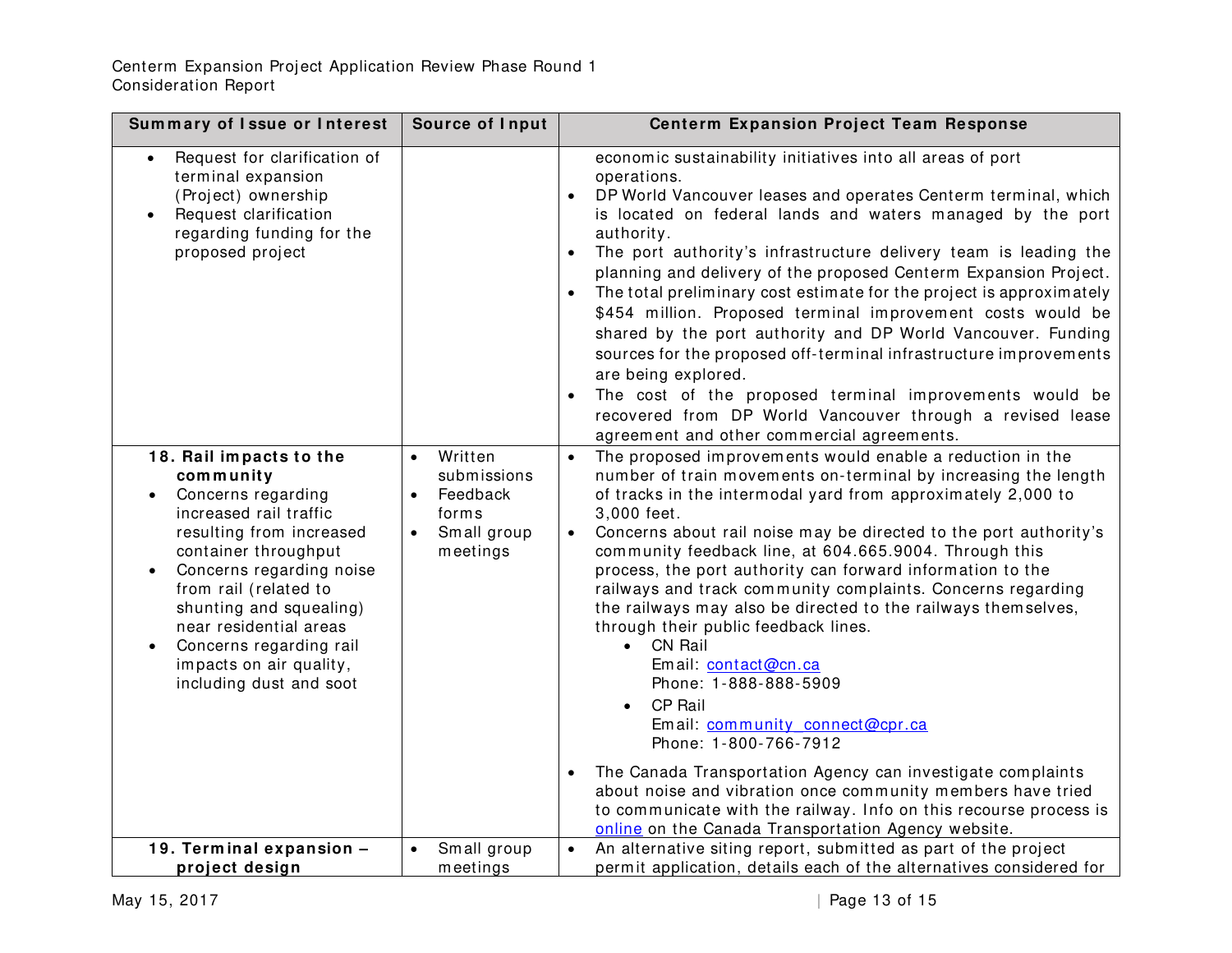| Summary of Issue or Interest                                                                                                                                                                                                                                                                                        | Source of Input                                                                     | <b>Centerm Expansion Project Team Response</b>                                                                                                                                                                                                                                                                                                                                                                                                                                                                                                                                                                                                                                                                                                                                                                                                                                                                                                                                                                                                                       |
|---------------------------------------------------------------------------------------------------------------------------------------------------------------------------------------------------------------------------------------------------------------------------------------------------------------------|-------------------------------------------------------------------------------------|----------------------------------------------------------------------------------------------------------------------------------------------------------------------------------------------------------------------------------------------------------------------------------------------------------------------------------------------------------------------------------------------------------------------------------------------------------------------------------------------------------------------------------------------------------------------------------------------------------------------------------------------------------------------------------------------------------------------------------------------------------------------------------------------------------------------------------------------------------------------------------------------------------------------------------------------------------------------------------------------------------------------------------------------------------------------|
| Questions regarding<br>whether expansion could<br>occur to the east instead of<br>to the west of existing<br>terminal                                                                                                                                                                                               |                                                                                     | the project, including for improvements to berth capacity and the<br>intermodal yard. All documents submitted with the permit<br>application are available online on the Project and Environmental<br>Review web page.<br>The report recommends a balanced approach to achieve required<br>terminal capacity. Five 3,000-foot intermodal yard rail tracks are<br>critical to achieving the required terminal capacity, and this<br>component could not be accommodated with only an eastern<br>expansion.<br>Extending the operating berth to the existing mooring dolphin at<br>the west end of the terminal is also critical to achieving terminal<br>capacity. This expansion does not require a change to the vessel<br>mooring locations.                                                                                                                                                                                                                                                                                                                       |
| 20. Transportation -<br>general<br>Interest in promoting<br>alternative/active<br>transportation options<br>Interest in the use of<br>electric vehicles on site,<br>and parking for electric<br>vehicles                                                                                                            | Written<br>$\bullet$<br>submissions<br>Feedback<br>$\bullet$<br>forms               | The extension of Waterfront Road to Centennial Road would<br>$\bullet$<br>improve connectivity to the central waterfront transit hub for<br>port employees and port users, promoting alternative<br>transportation options in the future.<br>A number of electric vehicle charging stations are proposed to be<br>installed as part of the proposed project for use at Centerm by<br>DP World Vancouver employees and port users.                                                                                                                                                                                                                                                                                                                                                                                                                                                                                                                                                                                                                                    |
| 21. Traffic<br>Concerns about increased<br>$\bullet$<br>port-related truck traffic,<br>including noise and air<br>quality effects<br>Request more information<br>$\bullet$<br>related to traffic<br>Requests for more<br>information about<br>mitigation measures<br>related to truck, rail, and<br>general traffic | Written<br>submissions<br>Feedback<br>$\bullet$<br>forms<br>Small group<br>meetings | A traffic impact study was completed to understand the effects<br>$\bullet$<br>the proposed project may have on both the restricted-access<br>south shore port area roads, as well as the surrounding City of<br>Vancouver roads. This study is available online on the Project<br>and Environmental Review web page.<br>The study concluded that including the Waterfront Road<br>extension in the project scope slightly reduced traffic in the<br>Downtown Eastside, when compared to a project with no<br>Waterfront Road extension.<br>The proposed project - which includes the removal of Heatley<br>Avenue overpass and the construction of Centennial Road<br>overpass and Waterfront Road extension - would grade-separate<br>three rail crossings and improve goods movement and access<br>along the entire south shore port area, reducing idling.<br>A construction traffic management plan would be developed and<br>implemented during construction. Further details of proposed<br>traffic mitigation are available on page 25 of the Round 1 public |